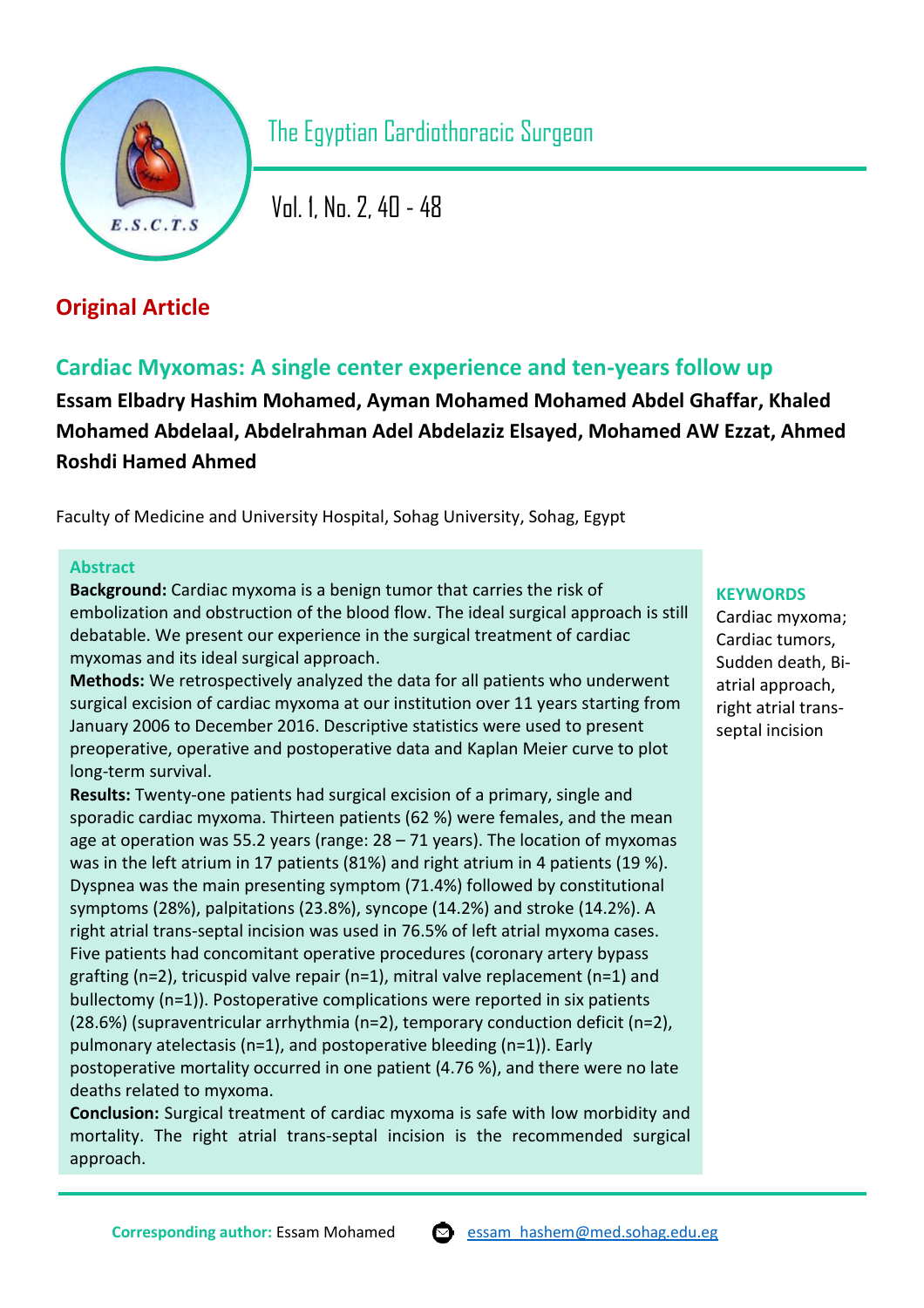## **The Egyptian Cardiothoracic Surgeon 41**

## **Introduction**

Cardiac myxoma is the most common benign cardiac tumor [\[1\]](#page-7-0). Approximately 75% to 80% of myxomas are located in the left atrium (LA), 10% to 20% are in the right atrium (RA), and from 2% to 4% in the ventricles [\[2\]](#page-7-1). Multicentric myxoma was reported more commonly in familial variety with autosomal dominant inheritance [\[1\]](#page-7-0). Myxomas occur more frequently in females, and all age groups are affected; however, they present more likely between the third and sixth decades of l[ife](#page-7-2) [3]. Although myxomas are benign, they carry the risk of systemic embolization with subsequent cerebral or peripheral infarctions, intra-cardiac obstructions, syncope, and sudden death; therefore, once the diagnosis is established, immediate surgical resection [is](#page-7-3) recommended [4]. There is a debate about the best surgical approach to [in](#page-7-4)tra-cardiac myxoma [5]. In this study, we present our clinical experience in the diagnosis and surgical treatment of cardiac myxomas over 10 years. Different surgical approaches were discussed to elucidate their impact on surgical outcomes.

## **Patients and Methods: Study design and population:**

This retrospective cohort study was conducted at our tertiary referral university hospital. All cardiac myxoma patients who underwent an operation at our Cardiothoracic Surgery Department in the period from January 2006 to December 2016 were enrolled in the study. Complete data of those patients were extracted from the department database after approval of the Ethical Committee of the University, and patients' consent was waived due to the retrospective nature of the study. The preoperative, operative and postoperative details were collected and analyzed.

## **Preoperative data:**

Preoperative data included age, sex, main complaint, other symptoms, the time interval from the onset of symptoms to diagnosis and family history of cardiac tumors. Preoperative diagnosis was established in all patients by echocardiography [\(Figure 1\)](#page-1-0). Preoperative coronary angiography was performed in patients older than 40 years and younger patients when suspecting coronary artery disease. Once the diagnosis of cardiac myxoma was confirmed, the patients were referred for urgent surgery.



*Figure 1: Trans-thoracic echocardiography of left atrial myxoma. AO: Aorta, LA: left atrium, LV: left ventricle, RVOT: Right ventricular outflow tract.*

#### <span id="page-1-0"></span>**Operative data:**

The tumor site, size, gross picture, attachment details, defects created, and its repair, operative events, and concomitant operative procedures were reported. All patients were operated upon through median sternotomy. Cardiopulmonary bypass was initiated using aortic and bi-caval cannulation, and moderate hypothermia was used in all patients. After aortic cross-clamp, antegrade cold blood cardioplegia was infused. Intraoperative trans-esophageal echocardiography was done routinely in all cases by anesthesiologists to evaluate the valve function after resection of the tumor and to exclude any residual lesion. The heart was not manipulated until the aorta had been cross-clamped to avoid tumor fragmentation and systemic embolization. In case of right atrial myxoma and left atrial myxoma with a shunt, pulmonary artery was included in the aortic cross-clamp to avoid pulmonary embolization. The surgical approach for left atrial myxoma was either through left atriotomy or bi-atriotomy (LA+RA) or right atrial trans-septal approach (RA+TS) [\(Figure 2\)](#page-2-0), right atriotomy was used for right atrial [myxoma](#page-2-1)  [\(F](#page-2-1)igure 3). To avoid the recurrence of the tumor, the resection was complete with full thickness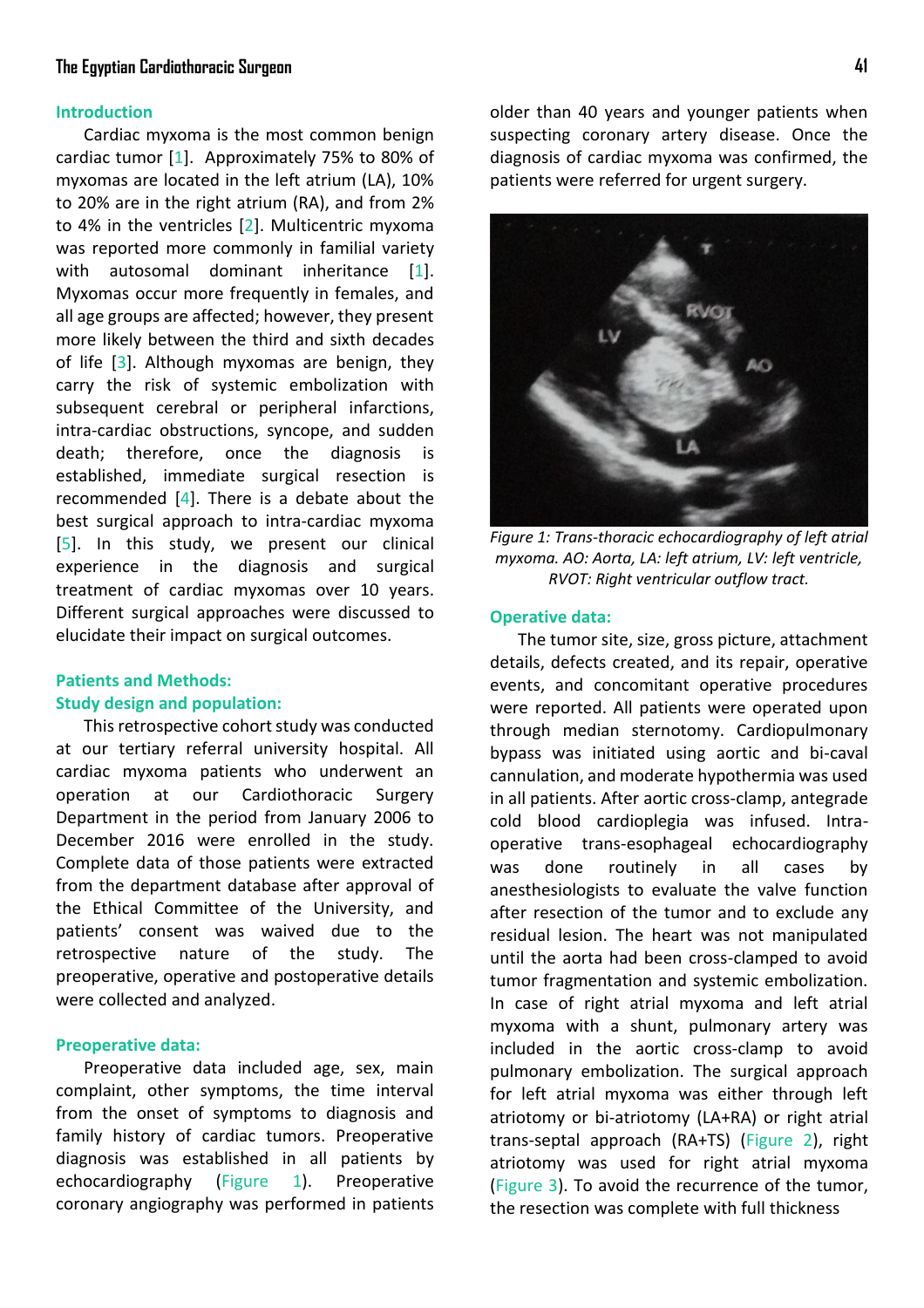

*Figure 2: (A, B, C) Illustration of the excision of left atrial myxoma through a right atrial trans-septal approach*

<span id="page-2-0"></span>removal of the attachment of the base even if it is attached to the valve leaflets. The surgically created defect was sutured directly or repaired with an autologous pericardial patch. After excision of the tumor, the related heart chambers were irrigated by copious cold saline and suctioned by using high-speed wall suction to eliminate any loose tumor fragments that might have been dislodged during manipulation and removal of the tumor. All the removed myxomas were subjected to histopathological examination [\(Figure 4\)](#page-3-0).



*Figure 3: Excision of right atrial myxoma through right atriotomy incision. IVC: Inferior vena cave, SVC: Superior vena cava*

### <span id="page-2-1"></span>**Postoperative care:**

Early postoperative all-cause morbidities and mortalities were reported. The follow-up time ranged from 5 to 120 months, and it was complete for 75% of cases at five years and 70% at ten years. Complete follow up was available for 14 patients of the operative survivors, while six patients were lost to follow up.

## **Statistical analysis:**

Statistical analyses were conducted using the SPSS (Version 20) statistical software for Windows (IBM Corporation, Chicago, IL, USA). The data were presented as mean ± standard deviation or range for continuous variables and as numbers with percentages for categorical variables. The longterm cumulative survival analysis was plotted using the Kaplan-Meier curve.

## **Results**

Twenty-one patients with primary cardiac myxomas were operated upon at our department during the period from January 2006 to December 2016. Thirteen patients (62%) were females, and eight patients (38%) were males. The mean age was 55.2 years (age ranged between 28 and 71 years). Ten patients (48%) were in the age group 51-60 years, and four patients (19 %) were in the age group 61-70 years. Seventeen (81%) myxomas were in the left atrium and four (19 %) located in the right atrium. The duration elapsed from the onset of symptoms to the diagnosis ranged from 1 to 8 months.

Dyspnea was the main presenting symptom (71.4%) followed by constitutional symptoms (generalized fatigue, fever, and weight loss) (28%), palpitations (23.8%), syncope (14.2%) and stroke (14.2%). Peripheral embolism, chest pain, and lower limb edema were presented equally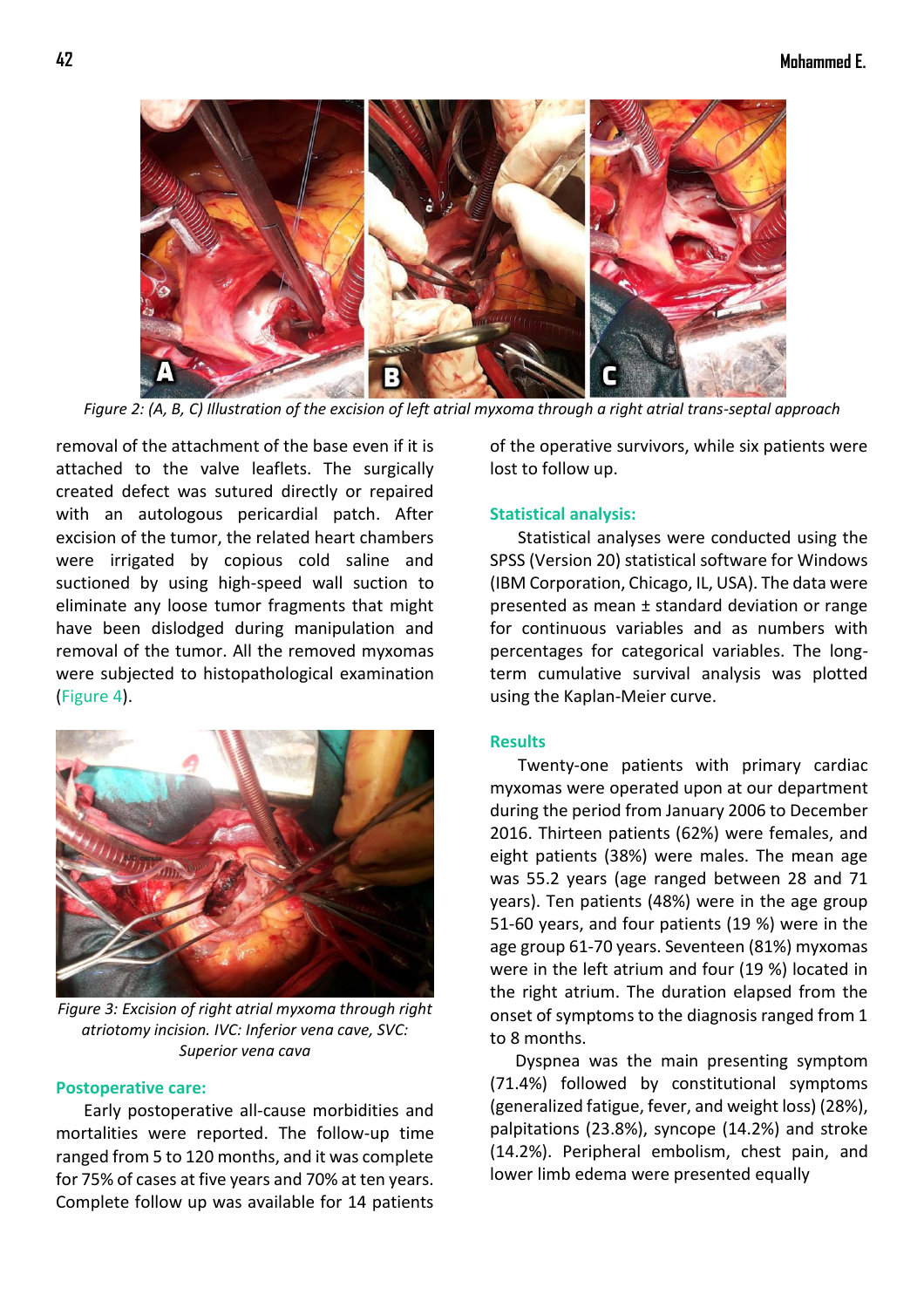

*Figure 4: Gross (A, B) and microscopic picture (C) of excised left atrial myxoma*

<span id="page-3-0"></span>(4.76%). One patient presented by cardiogenic sh[ock \(4.76](#page-3-1)%) (Table 1).

None of the patients had a family history of myxoma. Eighteen patients (85.7%) had preoperative coronary angiography; two of them had a significant coronary artery disease and had coronary artery bypass grafting (CABG) as a concomitant procedure to myxoma resection. Sixteen out of the seventeen left atrial myxoma (94%) originated from the inter-atrial septum and one (6%) from the posterior leaflet of mitral valve.

<span id="page-3-1"></span>*Table 1: Demographic data and symptoms of myxoma patients. (n is the number of cases)*

| Total number (n= 21) |                   |         |        |  |  |  |
|----------------------|-------------------|---------|--------|--|--|--|
| Sex                  | Females           | n= 13   | 61.90% |  |  |  |
|                      | <b>Males</b>      | $n = 8$ | 38.10% |  |  |  |
| Age                  | Range (Years)     | 28.71   |        |  |  |  |
|                      | Mean age (Years)  | 55.2    |        |  |  |  |
|                      | $20 - 30$         | $n = 1$ | 4.76%  |  |  |  |
|                      | $31 - 40$         | $n=2$   | 9.52%  |  |  |  |
|                      | $41 - 50$         | $n=3$   | 14.20% |  |  |  |
|                      | $51 - 60$         | n= 10   | 48.0%  |  |  |  |
|                      | $61 - 70$         | $n = 4$ | 19.0%  |  |  |  |
|                      | $71 - 80$         | n= 1    | 4.76%  |  |  |  |
| Symptoms             | Dysnea            | n= 15   | 71.40% |  |  |  |
|                      | Syncope           | $n = 3$ | 14.20% |  |  |  |
|                      | Palpitation       | $n = 5$ | 23.80% |  |  |  |
|                      | Lower limb        | $n = 1$ | 4.76%  |  |  |  |
|                      | edema             |         |        |  |  |  |
|                      | Chest pain        | $n = 1$ | 4.76%  |  |  |  |
|                      | Stroke            | $n=3$   | 14.20% |  |  |  |
|                      | Peripheral        | $n = 1$ | 4.76%  |  |  |  |
|                      | embolism          |         |        |  |  |  |
|                      | Constitutional    | $n = 6$ | 28.0%  |  |  |  |
|                      | symptoms          |         |        |  |  |  |
|                      | Cardiogenic shock | n= 1    | 4.76%  |  |  |  |

All right atrial myxomas (100%) originated from the inter-atrial septum. After complete excision of myxomas; a pericardial patch was used to close the resulting septal defect.

Four patients with left atrial myxoma resection had concomitant procedures, 2 had CABG, one had mitral valve replacement (MVR), and one had stapler resection of emphysematous bulla of the right upper lung lobe. One case of right atrial myxoma resection had concomitant tricuspid valve repair using De-Vega annuloplasty.

The size of the excised tumors ranged from 1.5  $\times$  2.5 cm to 5  $\times$  7 cm. The gross appearance of the tumor was a soft, gelatinous, sessile or pedunculated mass with either a villous or smooth surface. Histopathological examination confirmed the diagnosis of myxoma in all patients.

Six patients (28.6%) had postoperative complications; supraventricular arrhythmia in 2 patients who were controlled medically, temporary conduction deficit which was managed by temporary pacing in 2 patients, pulmonary atelectasis in one patient who was managed by bronchoscopy, and postoperative bleeding in one patient who needed re-exploration.

 Fourteen patients were in NYHA class I (66.7%) postoperatively compared to ten patients (47.6%) in NYHA class III preoperatively. Early postoperative mortality (defined as death occurring within 30 days of operation) was reported in one patient (4.76%). There was no myxoma related late deaths (defined as death occurring after 30 days of the operation) [\(Table 2](#page-5-0) and [Figure 5\)](#page-4-0).

## **Discussion**

Cardiac myxomas usually affect adults between the third and sixth decades of life and have female gender predilection [\[6\]](#page-7-5). In our series,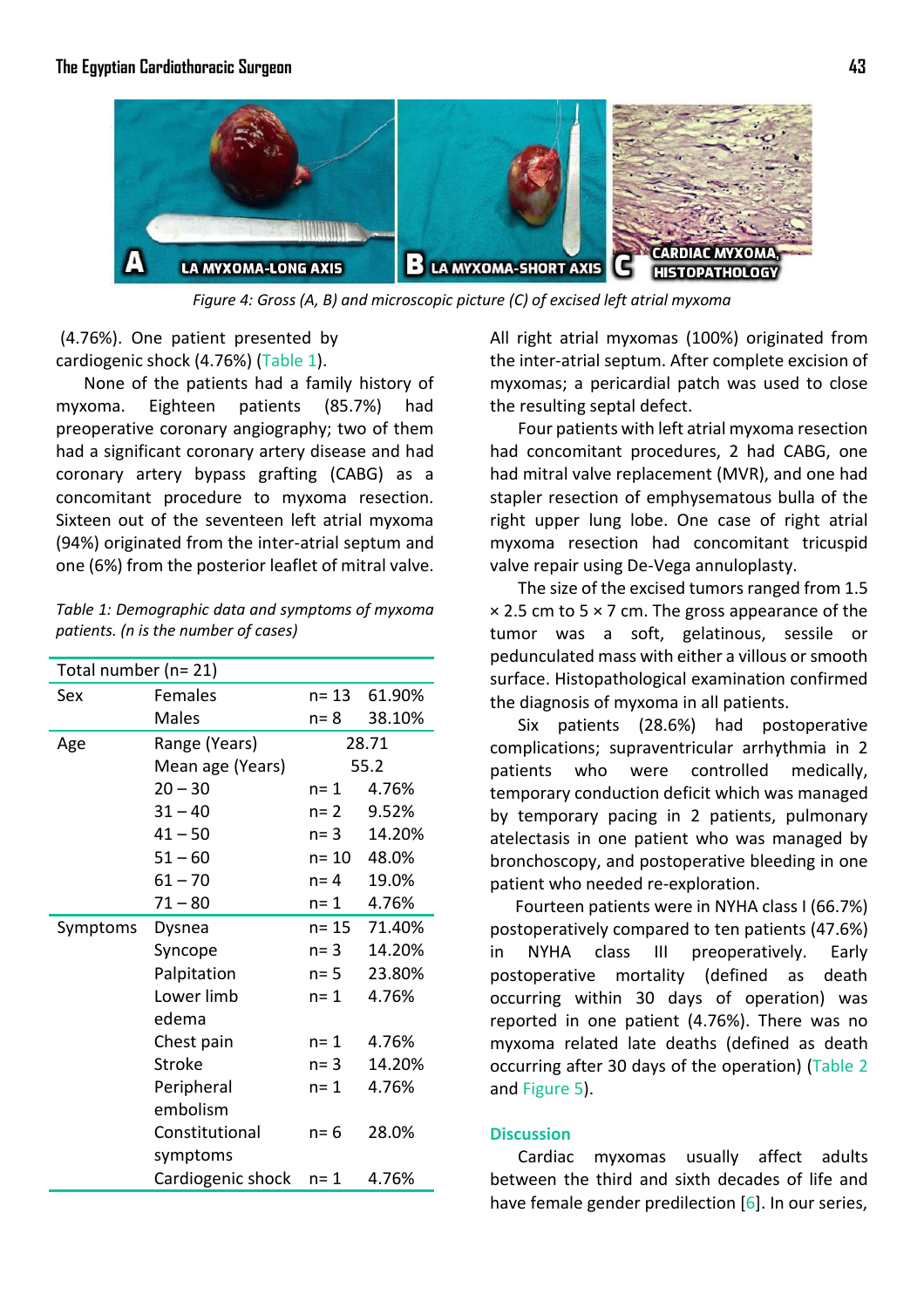

<span id="page-4-0"></span>*Figure 5: Kaplan-Meier cumulative survival curve for patients with cardiac myxoma who underwent surgical resection.*

61.9% of the patients were females, which is similar to other published series [\[1\]](#page-7-0). On the other hand, female gender predominance is less pronounced in familial cardiac myxo[ma](#page-7-6)s [7]. None of the patients in our study expressed familial inheritance.

Cardiac myxoma may arise from the left atrium, right atrium, the atrioventricular valves, the ventricles, or may rarely originate from the ventricular free wall or atrial appendages [\[4\]](#page-7-3), All the published series in the literature showed that the left atrium is the most common site of myxoma, with the tumor base on the inter-atrial septum in 80% of the cases.  $[4, 8, 9]$  $[4, 8, 9]$  $[4, 8, 9]$ . In sporadic reported cases, the tumor was attached to the valve leaflets or in other locations in the left atrial or ventricular wall  $[10]$ . The attachment site in our cases was atrial septum except for one tumor which was attached to the posterior mitral valve leaflet.

In our patients, the location of the myxoma was in the left atrium in 17 patients (81%) and right atrium in 4 patients (19%) with no reported ventricular or multicentric myxoma. In the literature, few cases of multicentric non-familial bi-atrial myxoma were reported [\[11](#page-8-3)[-14\]](#page-8-4). Additionally, ventricular locations of the myxoma were reported rarely in other case series. Mishra and colleagues reported the occurrence of one right ventricular myxoma in a series of 50 cases over four years [[15\],](#page-8-5) and Stevens and associates

**44 Mohammed E.**

reported a case of left ventricular myxoma in a series of 58 cases over 25 years in Canad[a \[1](#page-8-6)6].

Microscopically, myxoma is generally a hypocellular lesion with the prominent myxoid stromal background. The neoplastic cells are frequently stellate, or spindle in shape and tend to arrange singly or less frequently in small cords or nests and intramural hemorrhage and calcification were occasion[ally](#page-7-3) present [4]. In our series, the histopathological diagnosis was confirmed in all patients.

Clinical presentation of cardiac myxomas is characterized by a wide range of symptoms and signs, from being asymptomatic to the lifethreatening presentation. Dyspnea is the most common reported cardiac symptom; other cardiac symptoms like palpitation, syncope, congestive heart failure, and acute pulmonary edema were also reported [\[17\]](#page-8-7). Catastrophic presentation of acute cardiogenic shock and sudden death was reported which may be due to complete mitral valve obstruction, massive coronary embolization or massive pulmonary embolism [\[18\]](#page-8-8). One of our cases presented by cardiogenic shock and echocardiography revealed near-complete obstruction of the blood flow through the mitral valve by a large mobile mass. The patient was placed immediately in a steep Trendelenburg position to dislodge the tumor towards the atrial cavity and had an emergency operation. The most frequent symptom in our study was dyspnea (71.4%) followed by constitutional symptoms (28%) and palpitation (23.80%).

Trans-thoracic echocardiography (TTE) is the main tool for diagnosis of intra-cardiac tumors. Echocardiographic detection of a pedunculated, smooth mobile mass sitting in the LA is almost pathognomonic of LA myxoma [\[19\]](#page-8-9). Transesophageal echocardiography (TEE) can detect masses as small as 1-3 mm and provide more details about the exact location, dimensions, and appearance of the tumor, but it is not used routinely for diagnosis, it is reserved for cases of unsure diagnosis or intra-operative assessment [\[20\]](#page-8-10). In our series, the tumors were diagnosed in all cases by TTE. Intra-operatively, TEE was used in all cases as one of the standard intra-operative invasive monitoring tools; it evaluates the valve function post-tumor resection and excludes any missed tumors. Cardiac MRI and CT scanning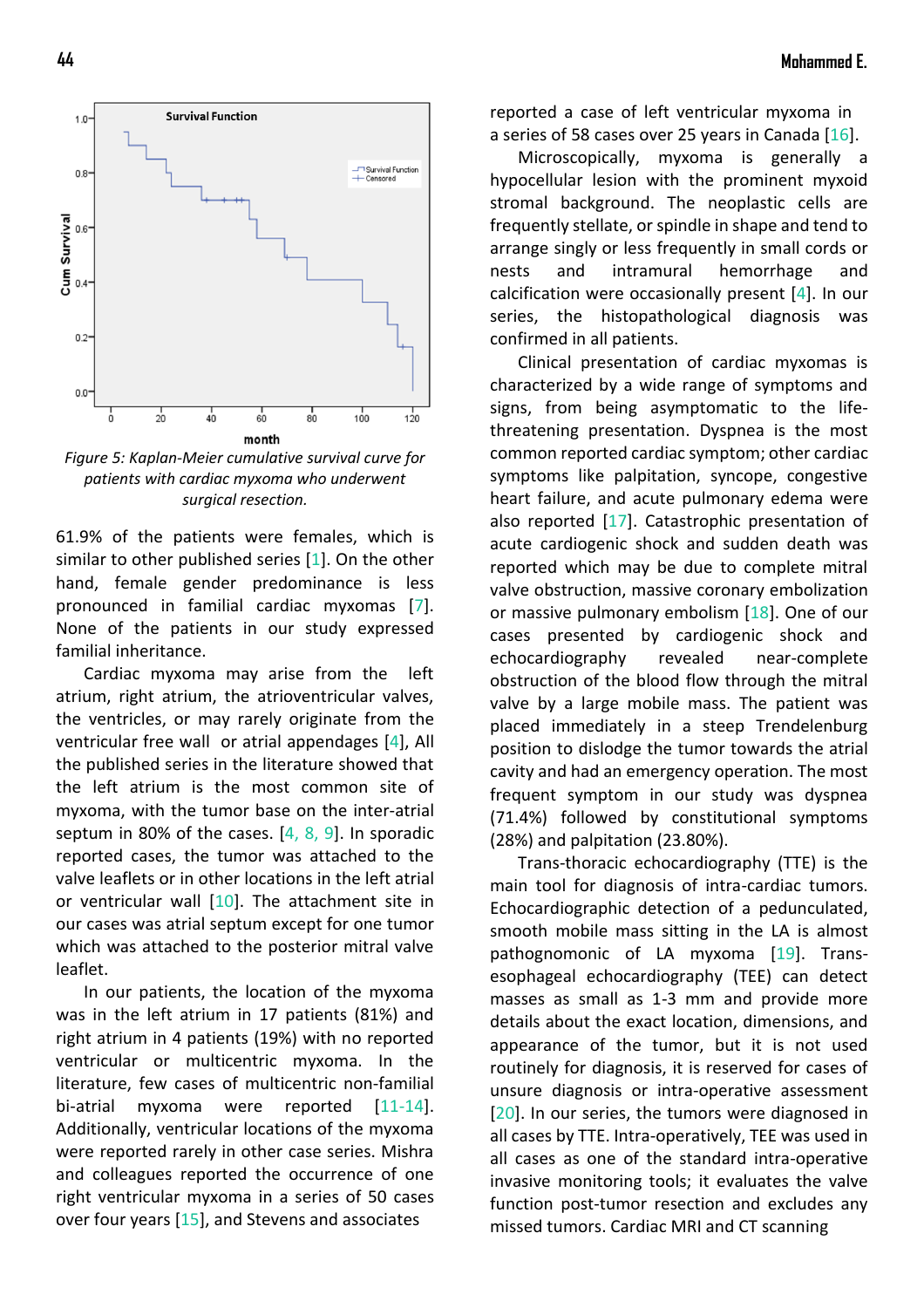<span id="page-5-0"></span>

|  |  |  |  | Table 2: Operative and postoperative data of the patients who underwent surgical resection of cardiac myxoma |
|--|--|--|--|--------------------------------------------------------------------------------------------------------------|
|--|--|--|--|--------------------------------------------------------------------------------------------------------------|

| <b>Variables</b>                             |                                      | Number         | Percent |
|----------------------------------------------|--------------------------------------|----------------|---------|
| <b>Myxoma Location</b>                       | Left atrium                          | 17             | 81%     |
|                                              | Right atrium                         | 4              | 19%     |
| <b>Surgical Approach to RA myxoma</b>        | Right atriotomy                      | $\overline{4}$ | 100%    |
| <b>Surgical Approach to LA myxoma</b>        |                                      |                |         |
|                                              | Uni-atrial (left atriotomy)          | $\mathbf{1}$   | 5.90%   |
|                                              | Bi-atrial (LA incision +RA incision) | 3              | 17.60%  |
|                                              | Right atrial trans-septal            | 13             | 76.50%  |
| <b>Associated Procedures</b>                 |                                      | 5              | 23.80%  |
|                                              | <b>CABG</b>                          | $\overline{2}$ |         |
|                                              | Tricuspid valve repair               | 1              |         |
|                                              | Mitral valve replacement             | 1              |         |
|                                              | Bullectomy                           | 1              |         |
| <b>Postoperative Complications</b>           |                                      | 6              | 28.60%  |
|                                              | AF                                   | $\overline{2}$ |         |
|                                              | Atelectasis                          | 1              |         |
|                                              | Temporary conduction defect          | $\overline{2}$ |         |
|                                              | Bleeding (revision)                  | 1              |         |
| <b>Peri-operative Mortality</b>              |                                      | 1              | 4.76%   |
| <b>ICU Stay (mean± SD)</b>                   | $2.1\pm0.6$ days                     |                |         |
| <b>Hospital Stay (mean± SD)</b>              | $8.4 \pm 1.6$ days                   |                |         |
| Cross-Clamp Time (Min) (mean± SD)            | 20-130 (35)                          |                |         |
| <b>CPB Time (Min) (mean± SD)</b>             | 30-170 (55 min)                      |                |         |
| <b>NYHA functional class (Preoperative)</b>  |                                      |                |         |
|                                              | ı                                    | 3              | 14.30%  |
|                                              | $\mathbf{II}$                        | 6              | 28.60%  |
|                                              | III                                  | 10             | 47.60%  |
|                                              | IV                                   | $\overline{2}$ | 9.50%   |
| <b>NYHA functional class (Postoperative)</b> |                                      |                |         |
|                                              | I                                    | 14             | 66.70%  |
|                                              | $\mathbf{I}$                         | 5              | 23.80%  |
|                                              | III                                  | 1              | 4.76%   |
|                                              | IV                                   | $\mathbf{1}$   | 4.76%   |

. RA: Right Atrium; LA: Left Atrium; CABG: Coronary Artery Bypass Grafting; AF: Atrial Fibrillation; CPB: Cardio-Pulmonary Bypass; NYHA: New York Heart Association.

provide additional information regarding the extent of tumor within the heart or into adjacent structures. Contrast enhancement of these techniques can differentiate tumors from thrombi, and fat-suppression techniques define other benign tumors such as lipomas [\[21\]](#page-8-11).

When the diagnosis of atrial myxomas is established, surgical excision must be performed as soon as possible to eliminate the potential risk of sudden death from complete valvular obstruction or massive embolization  $[1, 4, 17]$  $[1, 4, 17]$  $[1, 4, 17]$ . The classic concept of emergency treatment of cardiac myxoma is rarely questioned; some authors suggest that the emergency operation should be in patients with acute symptoms such as heart failure and pulmonary edema, clapper-shaped tumor intermittently prolapsing into the mitral orifice or a large lobulated tumor with a high risk of embolism [2[2\]. B](#page-8-12)akery and colleagues suggest that, except for real emergencies, myxoma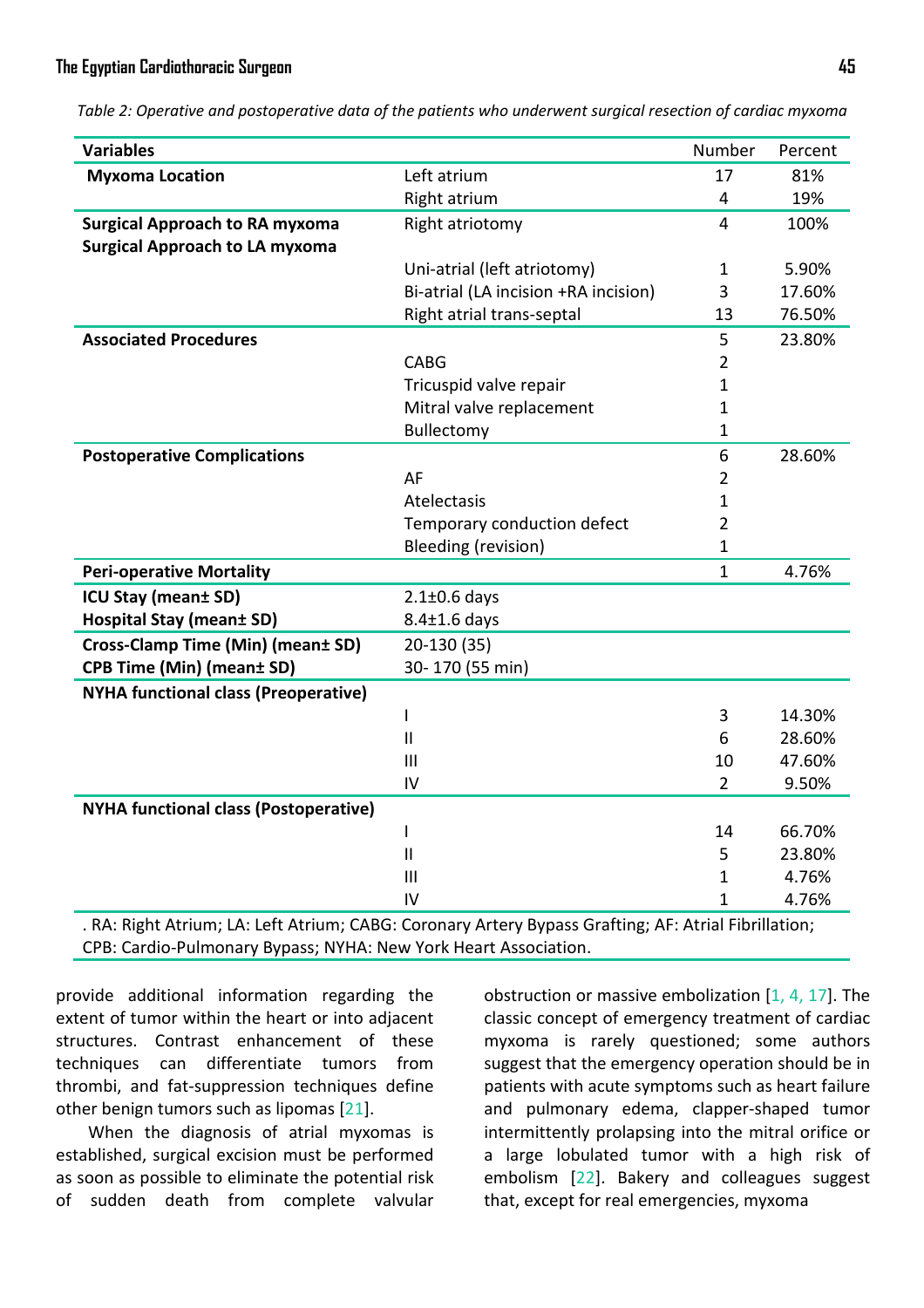patients should comply with the usual recommendations and preparations like any cardiac surgery. The preoperative assessment should take 1 or 2 days, which does not constitute a high risk for stable patients but allows surgery to be performed under better conditions, particularly in elderly patient[s \[](#page-7-6)7]. In our series, we operated upon the patients as soon as the diagnosis was established, either on the same day for unstable patients or next morning list for stable cases.

The basic principles of surgical resection of cardiac myxomas include adequate resection of the tumor, avoiding intra-operative embolization by the limitation of cardiac manipulation before aortic cross-clamping, avoiding excessive tumor manipulations to prevent fragmentation and meticulous intra-cardiac examination and irrigation to avoid leaving residual tumor [\[23\]](#page-8-13). In cases where the tumor is located at the close vicinity of the conduction tissue, the tumor resection is inevitably confined to the subendocardial level, rather than full thickness tissue removal. In these patients, close follow-up is necessary to rule out possible recurrence [\[24\]](#page-8-14). In our series; complete left atrial tumor resection with safety margins affected the integrity of the mitral valve in one case, where the tumor was located at the posterior mitral valve leaflet, so the procedure was accompanied by mitral valve replacement in this patient.

The routine surgical access is through the classic midline sternotomy. Recently, some authors have been tried minimal access surgery for cardiac myxoma resection; however, it was associated with longer operative time than the traditional approach. The minimally invasive approach has the advantages of shorter ICU and hospital stay, less postoperative pain and better cosmetic results. Tarui and colleagues reported a successful totally endoscopic robotic resection of left atrial myxoma in a 68-year old man using the Da Vinci Surgical System [\[25\]](#page-8-15). Opponents to minimal access surgery for cardiac myxoma, claim that these techniques can increase tumor manipulation; thus, increasing the possibility of local tumor seeding and systemic embolization [\[1\]](#page-7-0). Minimal access surgery has not been tried in our series.

The known routes for excision of the left atrial myxoma are either left atrial or bi-atrial incisions. The bi-atrial approaches included left and right atriotomy (LA + RA), a right atriotomy + transseptal incision ( $RA + TS$ ) or a left atriotomy + right atriotomy + trans-septal incision (LA +RA +TS). Right atrial myxoma can be excised through a right atrial incision only (RA) or right atrial incision plus trans-septal (TS) incision (RA+TS)  $[16]$ .

In our series, we used the isolated left atrial approach in one case (5.8 %), in which the myxoma was located on the posterior mitral valve leaflet. Conversely, Jones and colleagues in their published series reported the use of left atrial approach in 34% of the cases [\[24\]](#page-8-14). Lee and colleagues advocated that a left atriotomy should be performed first, then the position and shape of the tumor is evaluated, and, if the tumor can be removed without manipulation, it is removed without an additional incision. If the attachment site and the margins are not obvious and excessive manipulation is expected, an additional right atriotomy is performed [\[23\]](#page-8-13).

The bi-atriotomy approach (LA incision + RA incision  $\pm$  TS) to cardiac myxomas was popularized by Co[oley](#page-8-16) in 1973 [26] its advantages are excellent exposure and localization of the resection margin by direct visualization of the tumor pedicle, minimal manipulation of the tumor and it allows examination of all cardiac chambers and easy rep[air t](#page-8-13)he septal defect [23]. On the other hand, it was criticized for being responsible for a high incidence of arrhythmias and conduction disturbances after resection [of LA](#page-8-17) myxomas [28]. In our experience, bi-atrial approach (LA incision + RA incision) was used only in three cases (17.6%) with huge left atrial myxoma attached to the septum not amenable for safe resection using an isolated left atrial approach. Jones and colleagues in their published series reported the use of bi-atrial approach in 38% o[f th](#page-8-14)eir left atrial myxoma cases [24].

The Right atrial trans-septal approach facilitates wide excision of the tumor without mandating direct handling [\[27\]](#page-8-18), permits adequate mitral exposure, allows inspection of heart chambers for concomitant tumors [\[28\]](#page-8-17), and it allows easy repair of a single incision on the right atrium; additionally, it was associated with a low recurrence rate  $[1]$ . In our series, the right atrial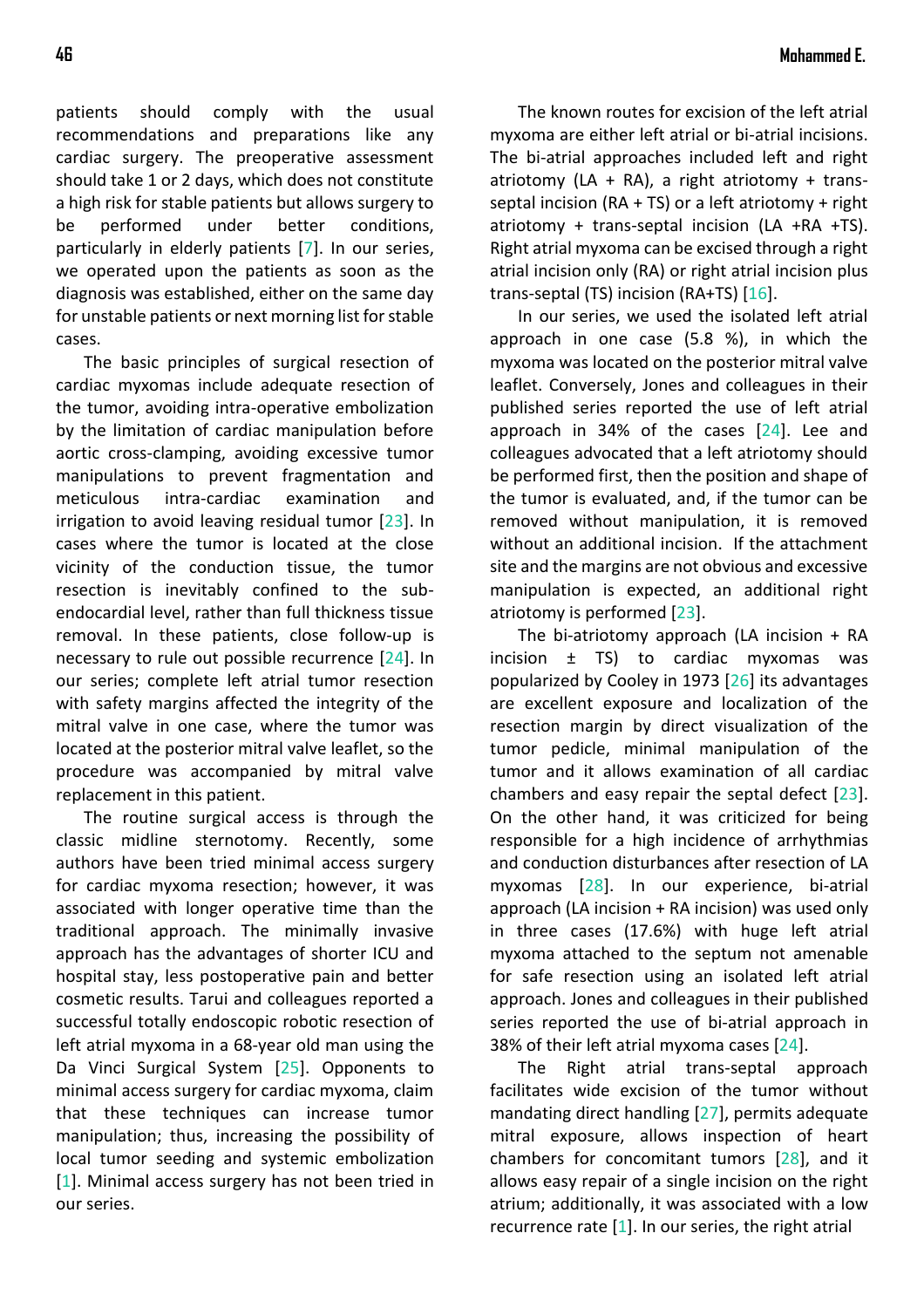trans-septal approach was used successfully in 13 out of 17 cases (76.4%) of left atrial myxoma. On the other hand, Jones and colleagues reported the use of a trans-septal approach in 28% of their left atrial myxoma cases [\[24](#page-8-14)]. The risk of recurrence of cardiac myxoma after initial surgical excision is unusual with 1-3% incidence during the follow-up period [\[26\]](#page-8-16).

Most of the reported recurrences were in the first four years postoperatively. Patients with positive family history, young males and multicentric cases are more susceptible to recurrence [\[29\]](#page-8-19). The possible surgical etiologies of recurrence are incomplete resection, excessive intraoperative manipulations, fragmentation with local seeding and embolization [\[17\]](#page-8-7). In our series, no familial cases and no recurrence were reported.

Our results revealed that the median cardiopulmonary bypass time was 53 min, and the median aortic cross-clamp time was 36 minutes. There is wide variability in the literature in the reported cardiopulmonary bypass and ischemic times [\[7,](#page-7-6) [30\]](#page-8-20). This could be attributed to the variability in the concomitant procedures; in addition to the technique of myxoma resection is different from series to series, and it could be surgeon related [\[9,](#page-8-1) [30\]](#page-8-20).

The prognosis for patients with solitary myxoma after surgical resection is excellent [\[7\]](#page-7-6). Concerning our postoperative status, it was found that 20 patients were alive (95.3%) and one patient had hospital mortality (4.7%). In other series, the early postoperative mortality rate was 2.0%, and the late mortality rate was 6.1% [\[31\]](#page-8-21).

## **Study limitations:**

Our study has several limitations. First, this is a retrospective study; however, this study design is appropriate to study rare diseases. Second, the number of cases is limited, and this is attributed to the rarity of the disease. Third, the comparison between the outcomes of the different surgical approaches was subjected to bias because most of the cases were subjected to right atrial transseptal approach, on the other hand, the preference of this incision together with its excellent outcome should be considered as a significant observation. Last, we did not use computerized tomography (CT) study for

preoperative evaluation, and further recommendations about its value can't be drawn.

## **Conclusion**

Cardiac myxomas require surgical intervention as soon as possible after diagnosis to avoid embolic and obstructive complications. During surgery, if the principles of extensive resection and minimal manipulation of the tumor are respected, early and long-term results are excellent. Right atrial trans-septal approach fulfills the requirements of an ideal incision for excision of the left atrial myxoma with the best outcome.

**Conflict of interest:** The authors certify that they have no affiliations with or involvement in any organization or entity with any financial interest.

## **References**

- <span id="page-7-0"></span>1. Garatti A, Nano G, Canziani A, et al., [Surgical](https://www.sciencedirect.com/science/article/pii/S0003497511026324) [excision of cardiac myxomas: twenty years](https://www.sciencedirect.com/science/article/pii/S0003497511026324) [experience at a single institution.](https://www.sciencedirect.com/science/article/pii/S0003497511026324) Ann Thorac Surg, 2012. 93(3): 825-31.
- <span id="page-7-1"></span>2. Bjessmo S and Ivert T, [Cardiac myxoma: 40](https://www.sciencedirect.com/science/article/pii/S0003497596013689) [years' experience in 63 patients.](https://www.sciencedirect.com/science/article/pii/S0003497596013689) Ann Thorac Surg, 1997. 63(3): 697-700.
- <span id="page-7-2"></span>3. Yu K, Liu Y, Wang H, Hu S and Long C, [Epidemiological and pathological](https://academic.oup.com/icvts/article/6/5/636/648160) [characteristics of cardiac tumors: a clinical](https://academic.oup.com/icvts/article/6/5/636/648160) [study of 242 cases.](https://academic.oup.com/icvts/article/6/5/636/648160) Interact Cardiovasc Thorac Surg, 2007. 6(5): 636-9.
- <span id="page-7-3"></span>4. Yüksel A, Saba D, Velioğlu Y, Ener S, and Özkan H, [Biatrial Approach Provides Better Outcomes](http://www.scielo.br/scielo.php?pid=S0102-76382016000400309&script=sci_arttext) [in the Surgical Treatment of Cardiac Myxomas.](http://www.scielo.br/scielo.php?pid=S0102-76382016000400309&script=sci_arttext) Braz J Cardiovasc Surg, 2016. 31(4): 309-317.
- <span id="page-7-4"></span>5. Mo R, Mi L, Zhou Q, and Wang D, [Outcomes of](https://www.ncbi.nlm.nih.gov/pmc/articles/PMC5708432/) [surgical treatment in 115 patients with](https://www.ncbi.nlm.nih.gov/pmc/articles/PMC5708432/) [primary cardiac tumours: a 15-year experience](https://www.ncbi.nlm.nih.gov/pmc/articles/PMC5708432/) [at a single institution.](https://www.ncbi.nlm.nih.gov/pmc/articles/PMC5708432/) J Thorac Dis, 2017. 9(9): 2935-2941.
- <span id="page-7-5"></span>6. Ansari Aval Z, Ghaderi H, Tatari H, et al., [Surgical treatment of primary intracardiac](https://www.hindawi.com/journals/tswj/2015/303629/abs/) [myxoma: 20-year experience in "Shahid](https://www.hindawi.com/journals/tswj/2015/303629/abs/) [Modarres Hospital"--a tertiary university](https://www.hindawi.com/journals/tswj/2015/303629/abs/) [hospital--Tehran, Iran.](https://www.hindawi.com/journals/tswj/2015/303629/abs/) The Scientific World Journal, 2015. 2015: 303629.
- <span id="page-7-6"></span>7. Bakry AMA, Sobhy E and Kassem E, Cardiac Myxoma: 68 Patients in 15 Years. J Egypt Soc Cardiothorac Surg 2014. 22 (1): 93-6.